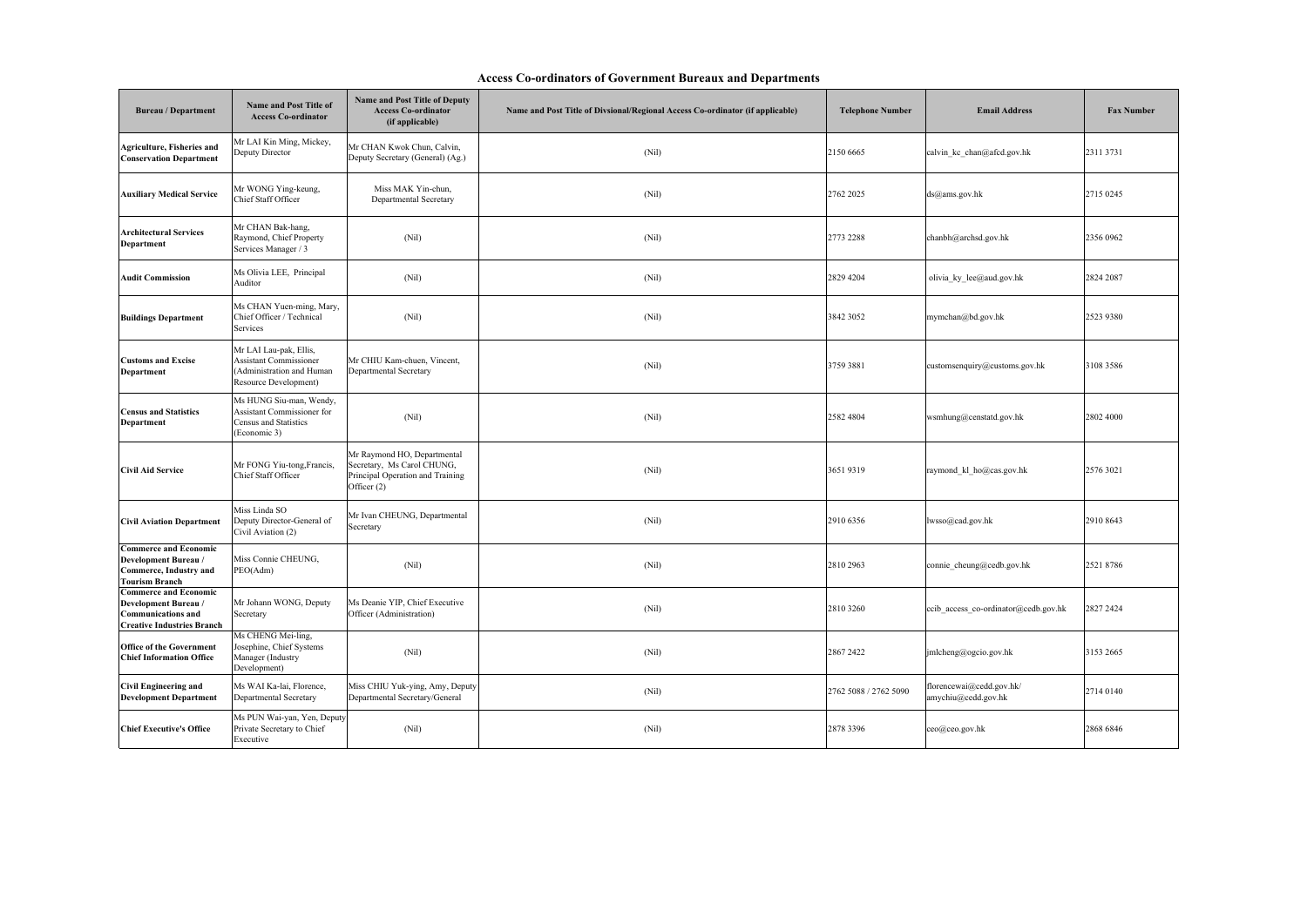## **Access Co-ordinators of Government Bureaux and Departments**

| <b>Bureau / Department</b>                                                           | <b>Name and Post Title of</b><br><b>Access Co-ordinator</b>                                                            | <b>Name and Post Title of Deputy</b><br><b>Access Co-ordinator</b><br>(if applicable)       | Name and Post Title of Divsional/Regional Access Co-ordinator (if applicable) | <b>Telephone Number</b> | <b>Email Address</b>                                         | <b>Fax Number</b> |
|--------------------------------------------------------------------------------------|------------------------------------------------------------------------------------------------------------------------|---------------------------------------------------------------------------------------------|-------------------------------------------------------------------------------|-------------------------|--------------------------------------------------------------|-------------------|
| Constitutional and Mainland<br><b>Affairs Bureau</b>                                 | Ms Eugenia CHUNG /<br>Principal Assistant Secretary<br>Affairs (7)                                                     | Ms Sherry CHOW, Senior<br>for Constitutional and Mainland Executive Officer(Administration) | (Nil)                                                                         | 2810 2655               | access co-ordinator@cmab.gov.hk                              | 2179 5284         |
| <b>Companies Registry</b>                                                            | Ms YU Shuk-fong, Marianna,<br><b>Registry Manager</b>                                                                  | Ms CHAN Pui-han, Edna,<br><b>Departmental Secretary</b>                                     | (Nil)                                                                         | 28674500                | mariannayu@cr.gov.hk                                         | 2869 6817         |
| Policy Innovation and Co-<br>ordination Office                                       | Miss LEE Pui-sze, Charmaine,<br>Deputy Head (1), Policy<br>Innovation and Co-ordination<br>Office                      | Ms CHAN Po-ling, Ellen, Chief<br>Executive Officer (Administration)                         | (Nil)                                                                         | 2810 2398               | ellenchan@pico.gov.hk                                        | 2537 9083         |
| Civil Service Bureau                                                                 | Ms Bessie LIANG, Principal<br><b>Executive Officer</b><br>(Management)                                                 | (Nil)                                                                                       | (Nil)                                                                         | 2810 3003               | csbmgt@csb.gov.hk                                            | 2501 4504         |
| <b>Efficiency Office</b>                                                             | Ms Elaine LAI, Principal<br>Executive Officer (Efficiency<br>Office)                                                   | (Nil)                                                                                       | (Nil)                                                                         | 2165 7206               | eyylai@effo.gov.hk                                           | 2524 7267         |
| <b>Correctional Services</b><br>Department                                           | Dr. WONG Chin Kiu, Janet,<br>Civil Secretary                                                                           | Ms TSUNG Chui-yee, Senior<br>Superintendent (Works and<br>Planning)                         | (Nil)                                                                         | 2582 5198               | email@csd.gov.hk                                             | 2802 0184         |
| <b>Culture, Sports and Tourism</b><br>Bureau                                         |                                                                                                                        |                                                                                             | To be updated                                                                 |                         |                                                              |                   |
| <b>Administration Wing, Chief</b><br>Secretary for<br><b>Administration's Office</b> | Mr Kenneth WOO, Principal<br><b>Executive Officer</b><br>(Administration)                                              | Mr Kelvin LEUNG, Chief Executive<br>Officer (Common Services)                               | (Nil)                                                                         | 2810 3228 / 2810 3009   | peo_adm@cso.gov.hk                                           | 2845 2091         |
| Development Bureau<br>Planning and Lands Branch                                      | Ms Anna AU, Principal<br>Executive Officer<br>Administration)                                                          | Mr CHAN Chung-hin, Chief<br>Executive Officer (Administration)                              | (Nil)                                                                         | 3509 8825               | plbadmunit@devb.gov.hk                                       | 2536 4225         |
| Development Bureau<br><b>Works Branch</b>                                            | Ms Louisa CHENG, Principal<br>Executive Officer (Works)                                                                | Ms Patricia YEUNG, Chief<br>Executive Officer (Works)                                       | (Nil)                                                                         | 3509 7328               | adminrms@devb.gov.hk                                         | 2523 7948         |
| <b>Department of Health</b>                                                          | Dr Darwin MAK, Principal<br>Medical & Health Officer<br>(Service amd Manpower<br>Planning)                             | Mr Jeff LAU, Chief Hospital<br>Administrator (Planning)                                     | (Nil)                                                                         | 2961 8717               | pmo_smp@dh.gov.hk                                            | 2573 7392         |
| <b>Department of Justice</b>                                                         | Ms IP KWOK Siu-shan,<br>Susanne,<br>Departmental Secretary                                                             | Ms Maggie Cheng,<br>Senior Executive Officer(Building<br>Management)                        | (Nil)                                                                         | 3902 8726               | ad@doj.gov.hk                                                | 3902 8638         |
| <b>Drainage Services</b><br>Department                                               | FUNG Wing-cheong,<br>Chief Engineer/Sewage<br>Treatment 1                                                              | Ms TSANG Hon-yee, Connie,<br>Deputy Departmental<br>Secretary/General Administration        | (Nil)                                                                         | 2594 7017               | access_coordinator@dsd.gov.hk                                | 2827 8605         |
| <b>Education Bureau</b>                                                              | Mr Mike CHENG, Principal<br><b>Assistant Secretary</b><br>Administration)                                              | Mr. Kenneth WONG, Chief<br><b>Executive Officer (Staff Relations</b><br>and Support)        | (Nil)                                                                         | 3509 8535               | pasadm@edb.gov.hk                                            | 2574 1128         |
| Electrical & Mechanical<br><b>Services Department</b>                                | Secretary                                                                                                              | Ms Anna YUEN, Departmental Ms Julia PAK, Deputy Department<br>Secretary/Administration      | (Nil)                                                                         | 2808 3608               | annayuen@emsd.gov.hk                                         | 2890 7493         |
| <b>Environment and Ecology</b><br>Bureau                                             |                                                                                                                        |                                                                                             | To be updated                                                                 |                         |                                                              |                   |
| <b>Environmental Protection</b><br>Denartment                                        | Ms LEE Lai-kwan, Queenie,<br>Principal Assistant Secretary<br>(Renewable Energy Research Assistant Secretary (General) | Miss LIN Man-wai, Michelle                                                                  | (Nil)                                                                         | 3509 8629 / 3509 7537   | queenielee@enb.gov.hk / asg@epd.gov.hk 2147 5834 / 2838 2155 |                   |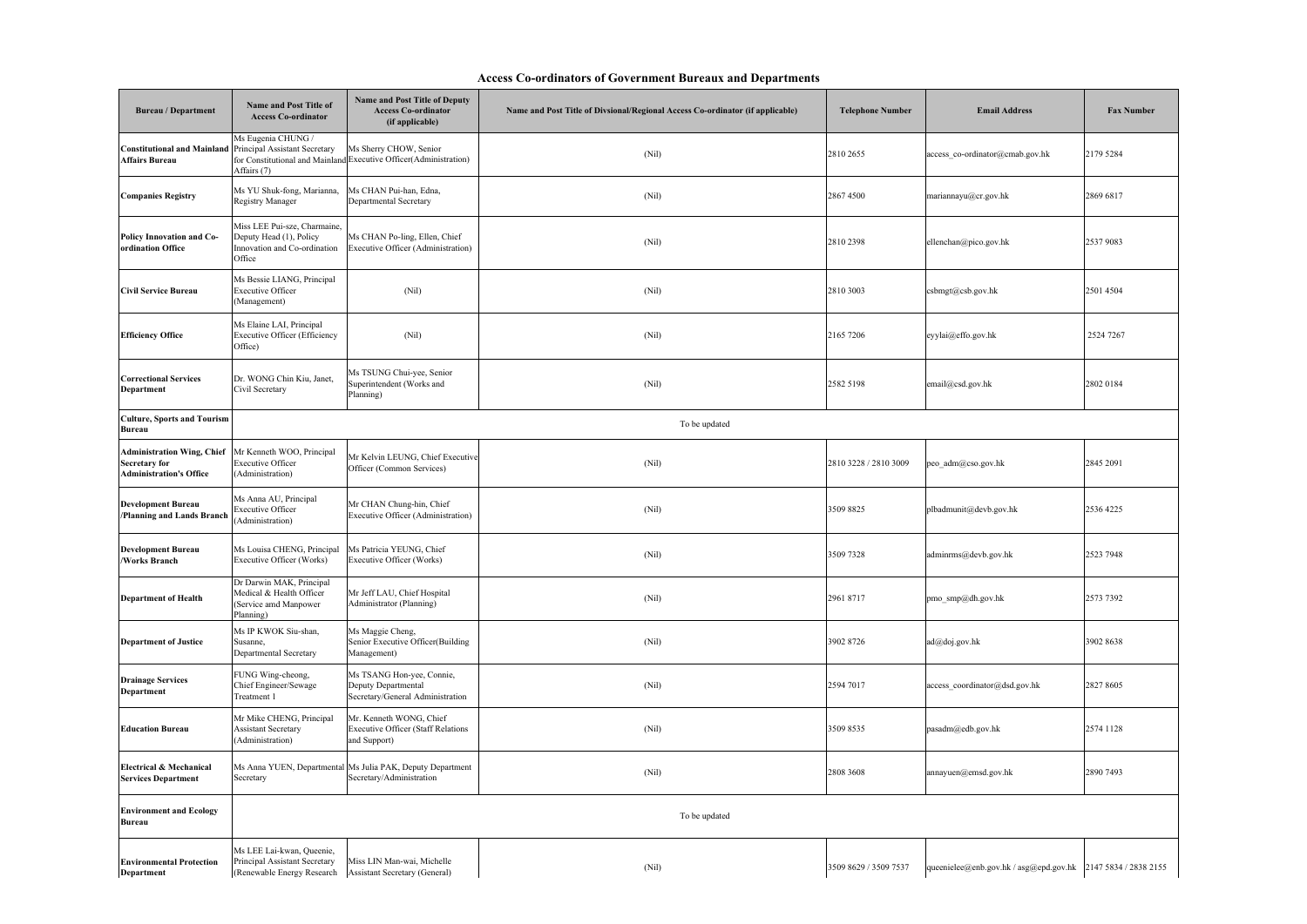| <b>Access Co-ordinators of Government Bureaux and Departments</b> |  |
|-------------------------------------------------------------------|--|
|                                                                   |  |

| <b>Bureau</b> / Department                                 | Name and Post Title of<br><b>Access Co-ordinator</b>                                            | <b>Name and Post Title of Deputy</b><br><b>Access Co-ordinator</b><br>(if applicable) | Name and Post Title of Divsional/Regional Access Co-ordinator (if applicable)                                  | <b>Telephone Number</b> | <b>Email Address</b>      | <b>Fax Number</b> |
|------------------------------------------------------------|-------------------------------------------------------------------------------------------------|---------------------------------------------------------------------------------------|----------------------------------------------------------------------------------------------------------------|-------------------------|---------------------------|-------------------|
|                                                            | and Development)                                                                                |                                                                                       |                                                                                                                |                         |                           |                   |
|                                                            |                                                                                                 |                                                                                       | Access Co-ordinator: Ms CHUNG Dor-po, Joanna, Principal Executive Officer (Staff<br>Management and Discipline) | 2867 5016               | joannadpchung@fehd.gov.hk | 2530 1368         |
|                                                            |                                                                                                 |                                                                                       | Assistant Access Co-ordinator: Ms. LI Ying, Emily, Chief Executive Officer (Planning)                          | 3141 1222               | eyli@fehd.gov.hk          | 3101 0450         |
|                                                            |                                                                                                 |                                                                                       | Centre / Branch Access Co-ordinator:                                                                           |                         |                           |                   |
|                                                            |                                                                                                 |                                                                                       | Ms WONG Sin-ling, Amy, Chief Executive Officer (Environmental Hygiene)                                         | 2867 5417               | aslwong@fehd.gov.hk       | 2530 1368         |
|                                                            |                                                                                                 |                                                                                       | Mr LOH Shing-wai, Oscar, Chief Executive Officer (Centre for Food Safety)                                      | 2867 5505               | oswloh@fehd.gov.hk        | 2530 1368         |
|                                                            |                                                                                                 |                                                                                       | Mr KAN Tze-yeung, Bernard, Chief Executive Officer (Administration)                                            | 2867 5456               | btykan@fehd.gov.hk        | 2869 0169         |
|                                                            |                                                                                                 |                                                                                       | Ms LAM Yee-ping, Apple, Chief Executive Officer (Private Columbaria)                                           | 2350 7381               | ayplam@fehd.gov.hk        | 2893 7683         |
|                                                            |                                                                                                 |                                                                                       | Regional Access Co-ordinator:                                                                                  |                         |                           |                   |
|                                                            |                                                                                                 |                                                                                       | Miss YAN Mei-yee, Michelle, Senior Executive Officer (Operations) 1                                            | 2867 5754               | mmyyan@fehd.gov.hk        | 2530 1368         |
|                                                            |                                                                                                 |                                                                                       | Miss YIP Pui-shan, Sandra, Senior Executive Officer (Operations) 2                                             | 2867 5209               | spsyip@fehd.gov.hk        | 2530 1368         |
|                                                            |                                                                                                 |                                                                                       | Ms LOO Wai-man, Emily, Senior Executive Officer (Operations) 3                                                 | 2867 5208               | ewmloo@fehd.gov.hk        | 2530 1368         |
|                                                            |                                                                                                 |                                                                                       | Ms. CHUNG Kit-wai, Cherrie, Senior Executive Officer (Operational Support)                                     | 2867 5753               | ckwchung@fehd.gov.hk      | 2530 1368         |
|                                                            | Ms CHUNG Dor-po, Joanna,<br>Principal Executive Officer<br>(Staff Management and<br>Discipline) | (Nil)                                                                                 | District Access Co-ordinator:                                                                                  |                         |                           |                   |
|                                                            |                                                                                                 |                                                                                       | District Secretary (Central/Western) 1                                                                         | 2853 2502               | cwdoeh@fehd.gov.hk        | 2851 7653         |
|                                                            |                                                                                                 |                                                                                       | District Secretary (Eastern) 1                                                                                 | 3103 7008               | rhscheng@fehd.gov.hk      | 2565 8203         |
| <b>Food and Environmental</b><br><b>Hygiene Department</b> |                                                                                                 |                                                                                       | District Secretary (Southern) 1                                                                                | 2903 0403               | bcmlam@fehd.gov.hk        | 2873 1608         |
|                                                            |                                                                                                 |                                                                                       | District Secretary (Wan Chai) 1                                                                                | 2879 5743               | wchdoeh@fehd.gov.hk       | 2519 6884         |
|                                                            |                                                                                                 |                                                                                       | District Secretary (Islands) 1                                                                                 | 2852 3205               | kkwng@fehd.gov.hk         | 2545 2964         |
|                                                            |                                                                                                 |                                                                                       | District Secretary (Yau Tsim) 1                                                                                | 2302 1297               | dcmlam@fehd.gov.hk        | 2735 5955         |
|                                                            |                                                                                                 |                                                                                       | District Secretary (Mong Kok) 1                                                                                | 2749 3626               | fehd_ds_mk_1@fehd.gov.hk  | 2391 5572         |
|                                                            |                                                                                                 |                                                                                       | District Secretary (Sham Shui Po) 1                                                                            | 2748 6934               | fehd_ds_ssp_1@fehd.gov.hk | 2748 6937         |
|                                                            |                                                                                                 |                                                                                       | District Secretary (Kowloon City) 1                                                                            | 2711 5721               | rctwong@fehd.gov.hk       | 2761 0718         |
|                                                            |                                                                                                 |                                                                                       | District Secretary (Wong Tai Sin) 1                                                                            | 2997 9003               | aykwong@fehd.gov.hk       | 2351 5710         |
|                                                            |                                                                                                 |                                                                                       | District Secretary (Kwun Tong) 1                                                                               | 3102 7303               | mycchan@fehd.gov.hk       | 2343 6734         |
|                                                            |                                                                                                 |                                                                                       | District Secretary (Tsuen Wan) 1                                                                               | 2212 9730               | twdoeh@fehd.gov.hk        | 2414 8809         |
|                                                            |                                                                                                 |                                                                                       | District Secretary (Kwai Tsing) 1                                                                              | 2420 6151               | ylyyu@fehd.gov.hk         | 2480 4023         |
|                                                            |                                                                                                 |                                                                                       | District Secretary (North) 1                                                                                   | 2679 2898               | alswong@fehd.gov.hk       | 2679 5695         |
|                                                            |                                                                                                 |                                                                                       | District Secretary (Tai Po) 1                                                                                  | 3183 9109               | icwho@fehd.gov.hk         | 2650 1171         |
|                                                            |                                                                                                 |                                                                                       | District Secretary (Sai Kung) 1                                                                                | 3740 5103               | fehd ds sk 1@fehd.gov.hk  | 2792 9937         |
|                                                            |                                                                                                 |                                                                                       | District Secretary (Sha Tin) 1                                                                                 | 2634 0200               | cccwong1@fehd.gov.hk      | 2634 0442         |
|                                                            |                                                                                                 |                                                                                       | District Secretary (Tuen Mun) 1                                                                                | 2451 3400               | tmdoeh@fehd.gov.hk        | 2452 6559         |
|                                                            |                                                                                                 |                                                                                       | District Secretary (Yuen Long) 1                                                                               | 2920 7608               | lcsleung@fehd.gov.hk      | 2477 5099         |
| <b>Fire Services Department</b>                            | Mr CHAN Derek Armstrong,<br>Deputy Chief Fire Officer<br>(Headquarters)(Acting)                 | (Nil)                                                                                 | (Nil)                                                                                                          | 2733 7734               | hkfsdenq@hkfsd.gov.hk     | 2739 5879         |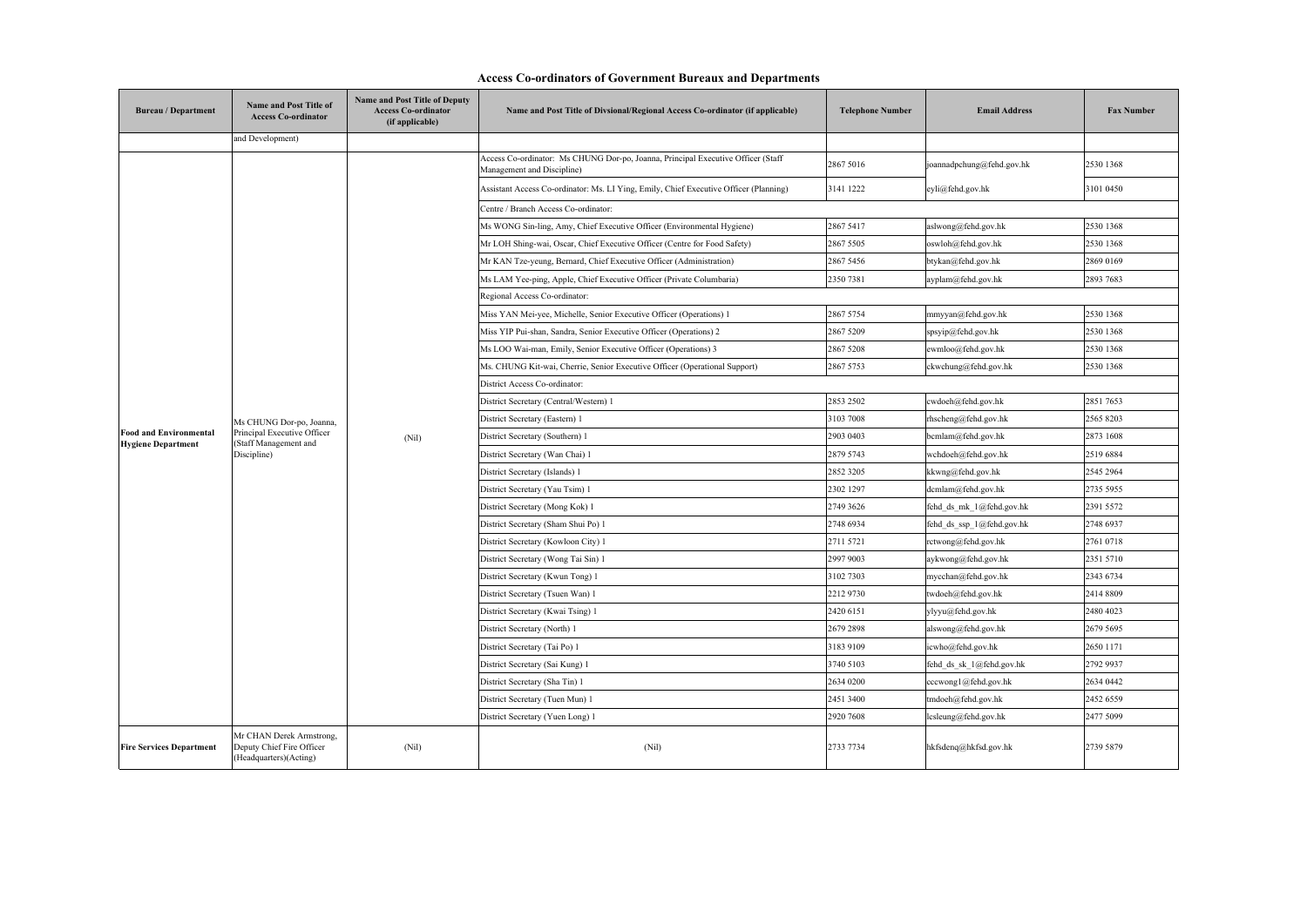| <b>Access Co-ordinators of Government Bureaux and Departments</b> |  |
|-------------------------------------------------------------------|--|
|                                                                   |  |

| <b>Bureau</b> / Department                                                               | Name and Post Title of<br><b>Access Co-ordinator</b>                                                                     | <b>Name and Post Title of Deputy</b><br><b>Access Co-ordinator</b><br>(if applicable)         | Name and Post Title of Divsional/Regional Access Co-ordinator (if applicable)                                                                                                                                    | <b>Telephone Number</b> | <b>Email Address</b>                                  | <b>Fax Number</b>     |
|------------------------------------------------------------------------------------------|--------------------------------------------------------------------------------------------------------------------------|-----------------------------------------------------------------------------------------------|------------------------------------------------------------------------------------------------------------------------------------------------------------------------------------------------------------------|-------------------------|-------------------------------------------------------|-----------------------|
| <b>Office of the Government</b><br>Economist                                             | Dr LAM Kwok-ying, Cecilia,<br>Principal Economist(6)                                                                     | (Nil)                                                                                         | (Nil)                                                                                                                                                                                                            | 28103172                | cecilia lam@fso.gov.hk                                | 2866 8869             |
| <b>Financial Services and</b><br>Treasury's Bureau /<br><b>Financial Services Branch</b> | Ms LAU Li-yan, Candy,<br>Principal Assistant Secretary<br>for Financial Services & the<br>Treasury (Financial Services)3 | (Nil)                                                                                         | (Nil)                                                                                                                                                                                                            | 2810 2150               | enq@fstb.gov.hk                                       | 2856 0922             |
| <b>Financial Services and</b><br>Treasury's Bureau /<br><b>Treasury Branch</b>           | Miss CHAN Cheuk-yin, Jennie,<br>Principal Executive Offcer (G)                                                           | (Nil)                                                                                         | (Nil)                                                                                                                                                                                                            | 2810 2668               | jenniechan@fstb.gov.hk                                | 2530 5921             |
| <b>Government Flying Service</b>                                                         | , Capt. YIP Wai-hung, Samuel<br>Chief Pilot (Corporate Safety)                                                           | (Nil)                                                                                         | (Nil)                                                                                                                                                                                                            | 2305 8207               | samuelyip@gfs.gov.hk                                  | 2753 9327             |
| <b>Government Laboratory</b>                                                             | Mr CHEUNG Yiu-ming, Chief<br>Chemist / Criminalistics and<br>Quality Management Group                                    | (Nil)                                                                                         | (Nil)                                                                                                                                                                                                            | 2762 3794               | ymcheung@govtlab.gov.hk                               | 2714 4083             |
| <b>Government Logistics</b><br>Department                                                | Mr Andy C.K. NG,<br>Departmental Secretary                                                                               | Miss LAM Wing-sze, Victoria,<br>Deputy Departmental Secretary<br>(General)                    | (Nil)                                                                                                                                                                                                            | 2231 5115 / 2231 5398   | ds@gld.gov.hk                                         | 2887 6591             |
| <b>Government Property</b><br>Agency                                                     | Mr CHIU Sze-ming, Simon,<br><b>Chief Property Manager</b><br>(Property Management)                                       | Mr LEE Kam-sing, Senior Property<br>Manager (Property Management)<br>Contract Adm             | (Nil)                                                                                                                                                                                                            | 2594 7613               | cpm@gpa.gov.hk /<br>leeks@gpa.gov.hk                  | 2596 0859             |
| <b>Health Bureau</b>                                                                     |                                                                                                                          |                                                                                               | To be updated                                                                                                                                                                                                    |                         |                                                       |                       |
| <b>Home and Youth Affairs</b><br>Bureau                                                  |                                                                                                                          |                                                                                               | To be updated                                                                                                                                                                                                    |                         |                                                       |                       |
| <b>Home Affairs Department</b>                                                           | Mr. Roger NG, Assistant<br>Director(Administration)                                                                      | Mr Benedict WONG, Chief                                                                       | Assistant Access Co-ordinators: (i) Ms. Ellen CHAN, Senior Executive Officer (General) (ii) Ms.<br>Executive Officer (Administration)3 Brenda CHOW, Senior Executive Officer (Community Halls and Establishment) | 2835 2500               | hadgen@had.gov.hk                                     | 2834 7649             |
| <b>Housing Bureau</b>                                                                    |                                                                                                                          |                                                                                               | To be updated                                                                                                                                                                                                    |                         |                                                       |                       |
|                                                                                          |                                                                                                                          |                                                                                               | Mr. Michael HONG, Assistant Director (Estate Management)3, Estate Management Division                                                                                                                            |                         |                                                       |                       |
| <b>Housing Department</b>                                                                | Miss Kathleen AU, Assistant                                                                                              | Ms Janice TSANG, Chief Executive                                                              | Mr Kenneth LEUNG, Assistant Director (Housing Subsidies), Strategy Division                                                                                                                                      | 2712 2712               |                                                       |                       |
|                                                                                          | Director (Administration)                                                                                                | Officer (Administration)                                                                      | Mr Daniel LEUNG, Assistant Director (Development & Procurement), Development and<br><b>Construction Division</b>                                                                                                 |                         | hkha@housingauthority.gov.hk                          | 2624 5685             |
|                                                                                          |                                                                                                                          |                                                                                               | Ms Janice TSANG, Chief Executive Officer (Administration), Corporate Services Division                                                                                                                           |                         |                                                       |                       |
| <b>Hong Kong Observatory</b>                                                             | Mr Sandy SONG, Assistant<br>Director (Development,<br>Research and Administration)                                       | (Nil)                                                                                         | (Nil)                                                                                                                                                                                                            | 2926 8222               | mksong@hko.gov.hk                                     | 23119448              |
| <b>Hong Kong Police Force</b>                                                            | Mr YAU Siu-kei, Crusade,<br>Chief Superintendent of Police,<br>Support Branch                                            | Ms WAT Yin-kum, Connie,<br>Chief Executive Officer, Planning<br>and Development Branch (Temp) | (Nil)                                                                                                                                                                                                            | 2860 2570 / 3660 7610   | csp-support@police.gov.hk /<br>sp-1-p-d@police.gov.hk | 2200 4328/2856 2922   |
| <b>Hongkong Post</b>                                                                     | Ms LEE Suk-fong, Vivien,<br><b>Assistant Postmaster General</b><br>Corporate Development)                                | Mr CHEUNG Wai-hung, Samuel,<br>General Manger (Planning and<br>acilities)                     | (Nil)                                                                                                                                                                                                            | 2921 2209               | vivien_lee@hkpo.gov.hk                                | 2908 0099             |
| <b>Highways Department</b>                                                               | Mr CHAN Wai-yee, Chief<br>Highway Engineer / Bridges &<br>Structures                                                     | Mr CHAN King-wai, Victor, Deputy<br>Departmental Secretary /General &<br>Personnel            | (Nil)                                                                                                                                                                                                            | 3903 6501 / 2762 4106   | che.bstr@hyd.gov.hk/<br>ddsg&p.adm@hyd.gov.hk         | 2714 5219 / 2714 5216 |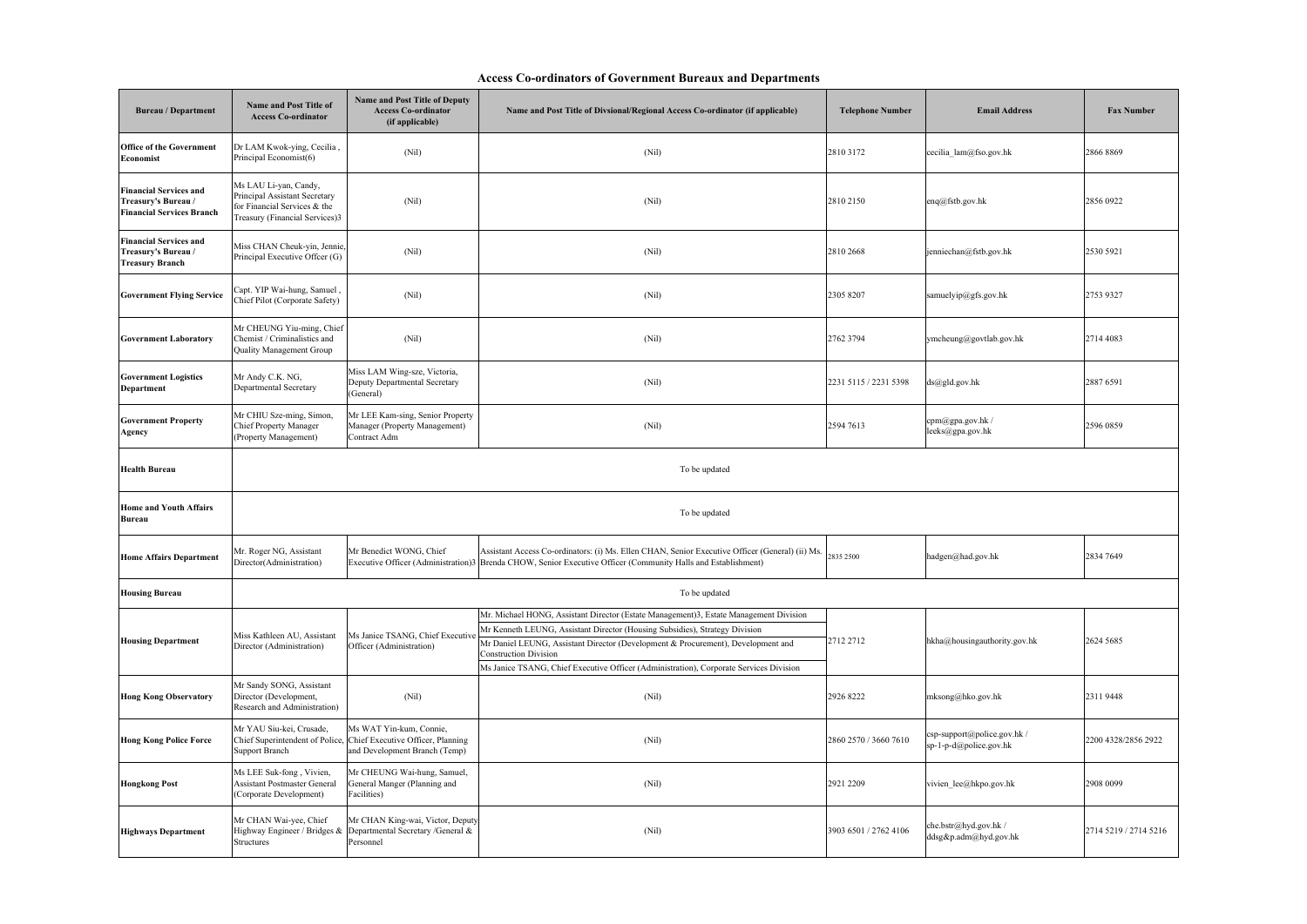## **Access Co-ordinators of Government Bureaux and Departments**

| <b>Bureau / Department</b>                                                                                                                                         | Name and Post Title of<br><b>Access Co-ordinator</b>                               | <b>Name and Post Title of Deputy</b><br><b>Access Co-ordinator</b><br>(if applicable) | Name and Post Title of Divsional/Regional Access Co-ordinator (if applicable)                                                                                                                                                                                                                                                                                                                                            | <b>Telephone Number</b>                                                                | <b>Email Address</b>                                                                                                            | <b>Fax Number</b>                                                                      |
|--------------------------------------------------------------------------------------------------------------------------------------------------------------------|------------------------------------------------------------------------------------|---------------------------------------------------------------------------------------|--------------------------------------------------------------------------------------------------------------------------------------------------------------------------------------------------------------------------------------------------------------------------------------------------------------------------------------------------------------------------------------------------------------------------|----------------------------------------------------------------------------------------|---------------------------------------------------------------------------------------------------------------------------------|----------------------------------------------------------------------------------------|
| <b>Invest Hong Kong</b>                                                                                                                                            | Mr Vincent TANG, Associate-<br>Director General                                    | Mr Lawrence LAU, Senior<br>Executive Officer (Administration)                         | (Nil)                                                                                                                                                                                                                                                                                                                                                                                                                    | 3107 1000                                                                              | enq@InvestHK.gov.hk                                                                                                             | 3107 9140                                                                              |
| <b>Immigration Department</b>                                                                                                                                      | H K TANG, Departmental<br>Secretary                                                | saac LAM,<br>Deputy Departmental Secretary<br>(Staff Relations & General)             | W S LEE, Senior Immigration Officer (General Register Office) 1<br>W M WONG, Deputy Sectional Commander (Lo Wu) Special Operations<br>Y F LI, Sectional Commander (Shenzhen Bay) Operations Support<br>X C TO, Senior Immigration Officer (Registration of Persons) Support 1<br>Y S CHONG, Deputy Sectional Commander (Macau Terminal) Operations Support<br>L K CHAN, Chief Immigration Officer (Documents Management) | 2829 3906                                                                              | isaaccclam@immd.gov.hk                                                                                                          | 2520 0521                                                                              |
| <b>Intellectual Property</b><br>Department                                                                                                                         | Mr Frederick WONG,<br>Assistant Director of<br>Intellectual Property (Hearings)    | (Nil)                                                                                 | (Nil)                                                                                                                                                                                                                                                                                                                                                                                                                    | 2961 6952                                                                              | frederickwong@ipd.gov.hk                                                                                                        | 2574 9102                                                                              |
| <b>Inland Revenue Department</b>                                                                                                                                   | Miss Grace MAN,<br>Departmental Secretary                                          | Mr Adrian LAM,<br>Deputy Departmental Secretary<br>(Accommodation)                    | (Nil)                                                                                                                                                                                                                                                                                                                                                                                                                    | 2594 5283                                                                              | grace wm man@ird.gov.hk/<br>adrian mc lam@ird.gov.hk                                                                            | 2802 7597                                                                              |
| <b>Information Services</b><br>Department                                                                                                                          | Ms LI Choi-ling, Charling,<br>Principal Executive Officer<br>(Administration)      | Ms Agnes CHEE, Deputy<br>Departmental Secretary (Finance<br>and Administration)       | (Nil)                                                                                                                                                                                                                                                                                                                                                                                                                    | 2842 8626                                                                              | agneschee@isd.gov.hk                                                                                                            | 2530 2426                                                                              |
| Innovation, Technology and<br><b>Industry Bureau</b>                                                                                                               | for Innovation, Technology and Officer (Administration)<br>Industry $(1)$          | Mr Alan LO, Deputy Secretary Ms Loretta WONG, Chief Executive                         | (Nil)                                                                                                                                                                                                                                                                                                                                                                                                                    | 3655 4792                                                                              | lorettawong@itib.gov.hk                                                                                                         | 2530 2018                                                                              |
| Innovation, Technology and Mr AU Chung Pak, Arthur,<br>Industry Bureau / Innovation Deputy Commissioner for<br>and Technology Commission Innovation and Technology |                                                                                    | Me LEE Yu-sau, Terence, Chief<br>Executive Officer (Administration)                   | (Nil)                                                                                                                                                                                                                                                                                                                                                                                                                    | 3655 5856                                                                              | nquiry@itc.gov.hk<br>enquiry@itc.gov.hk<br>enquiry@itc.gov.hk                                                                   | 2730 4633                                                                              |
| Joint Secretariat for the<br><b>Advisory Bodies on Civil</b><br>Service and Judicial Salaries Secretary General (2)<br>and Conditions of Service                   | Mr WONG See-man, Assistant                                                         | Ms IP Hoi-ning, Katy, Senior<br>Executive Officer (Administration)                    | (Nil)                                                                                                                                                                                                                                                                                                                                                                                                                    | 29128523                                                                               | enquiry@jsscs.gov.hk                                                                                                            | 2524 7896                                                                              |
| <b>Legal Aid Department</b>                                                                                                                                        | Mr LI Chi Keung, Ben,<br>Assistant Director of Legal Aid<br>(Policy & Development) | Mr WONG Pak-ho,<br>Departmental Secretary                                             | (Nil)                                                                                                                                                                                                                                                                                                                                                                                                                    | 2867 3097 / 2867 4449                                                                  | ladinfo@lad.gov.hk                                                                                                              | 2869 0755 / 2869 0525                                                                  |
| <b>Lands Department</b>                                                                                                                                            | Ms HO Mung-wan, June,<br>Principal Executive Officer<br>Administration             | Mrs SHUM CHEUNG Shuk-tuen,<br>Carol, Departmental Secretary                           | (Nil)                                                                                                                                                                                                                                                                                                                                                                                                                    | 2231 3008                                                                              | peoa@landsd.gov.hk                                                                                                              | 2536 0827                                                                              |
| <b>Leisure and Cultural</b><br><b>Services Department</b>                                                                                                          | Ms Bertille LI, Assistant<br>Director (Administration)                             | Ms Loletta LAU, Chief Executive<br>Officer (Administration)                           | Leisure Services Branch Access Co-ordinator - Ms Carrie LEE, Chief Leisure Manager<br>(Development)<br>Cultural Services Branch Access Co-ordinator - Mr Gray IP, Senior Staff Officer (Research &<br>Development)                                                                                                                                                                                                       | $AD(A) - 26018989$<br>CEO(A) - 2601 8968<br>CLM(D) - 2601 8762<br>SSO(R&D) - 2601 8248 | AD(A) - adaoffice@lcsd.gov.hk /<br>$CEO(A)$ - ceoa@lcsd.gov.hk /<br>CLM(D) - clmd@lcsd.gov.hk /<br>SSO(R&D) - ssord@lcsd.gov.hk | $AD(A) - 26024884$<br>CEO(A) - 2603 0642<br>CLM(D) - 2602 0297<br>SSO(R&D) - 2694 1364 |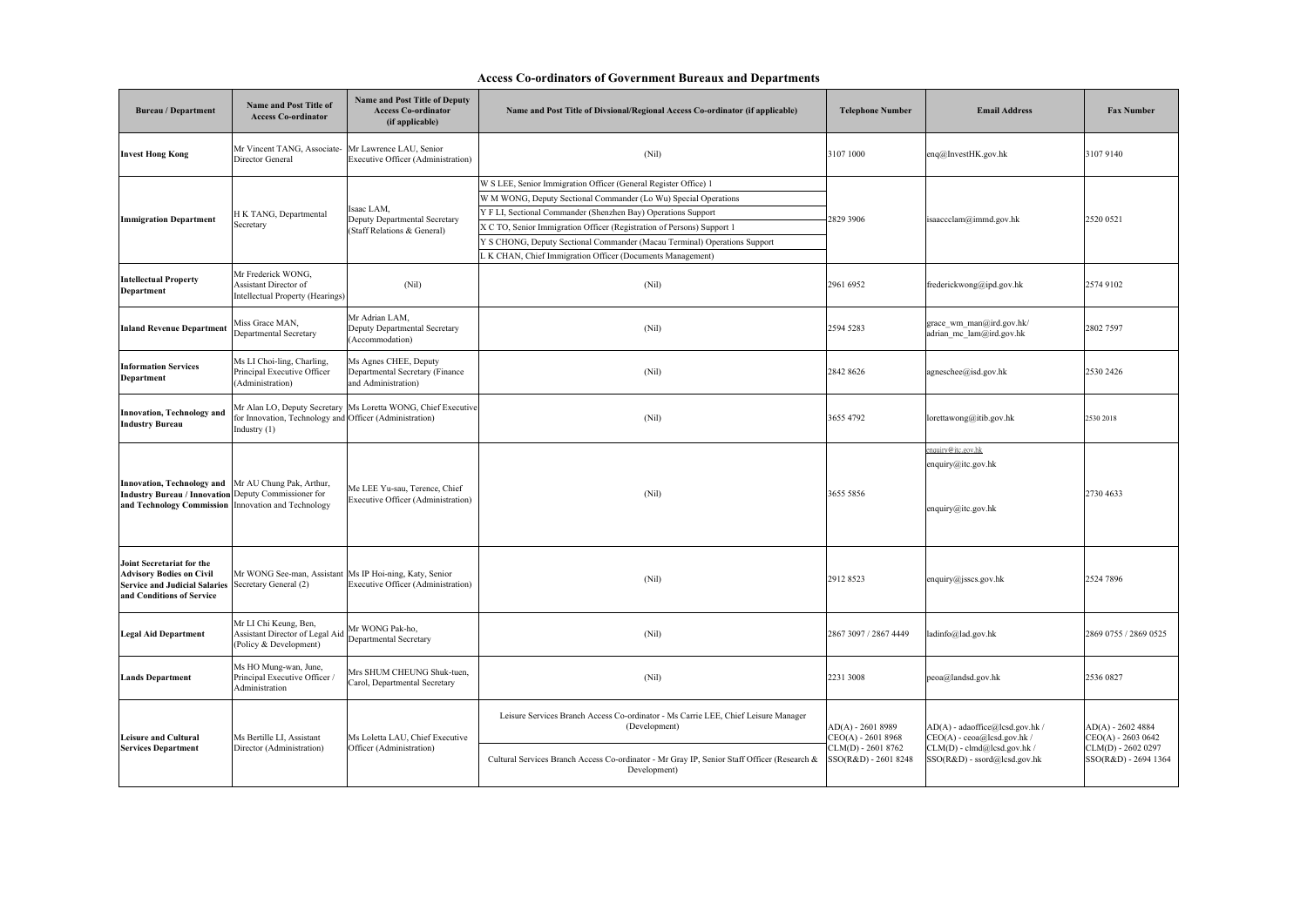## **Access Co-ordinators of Government Bureaux and Departments**

| <b>Bureau</b> / Department                                                                   | Name and Post Title of<br><b>Access Co-ordinator</b>                                                    | Name and Post Title of Deputy<br><b>Access Co-ordinator</b><br>(if applicable)                                                                                                                               | Name and Post Title of Divsional/Regional Access Co-ordinator (if applicable) | <b>Telephone Number</b> | <b>Email Address</b>           | <b>Fax Number</b> |
|----------------------------------------------------------------------------------------------|---------------------------------------------------------------------------------------------------------|--------------------------------------------------------------------------------------------------------------------------------------------------------------------------------------------------------------|-------------------------------------------------------------------------------|-------------------------|--------------------------------|-------------------|
| <b>Labour Department</b>                                                                     | Mr LEUNG Wing-yan, Jeff,<br>Deputy Commissioner<br>(Occupational Safety and<br>Health)                  | Ms Liyen CHEN, Departmental<br>Secretary                                                                                                                                                                     | (Nil)                                                                         | 28524117                | dc_osh_office@labour.gov.hk    | 2544 3271         |
| <b>Land Registry</b>                                                                         | Mrs Amy FONG, Registry<br>Manager                                                                       | Ms Tina YAM, Departmental<br>Secretary                                                                                                                                                                       | (Nil)                                                                         | 2867 8002               | amyfong@landreg.gov.hk         | 2596 0281         |
| <b>Labour and Welfare Bureau</b>                                                             | Ms Gladys LEUNG, Assistant<br>Commissioner for<br>Rehabilitation                                        | (Nil)                                                                                                                                                                                                        | (Nil)                                                                         | 2810 2102               | access_co-ordinator@lwb.gov.hk | 2543 0486         |
| <b>Marine Department</b>                                                                     | Ms CHIU Kwok-yi, Lisa,<br><b>Departmental Secretary</b>                                                 | Miss Athena LIU, Executive Officer<br>(General and Committee)<br>Miss Sherry TAM, Executive<br>Officer (Government Fleet)1<br>Mr Figo CHING, Executive Officer<br>(Planning & Services and Port<br>Control)1 | (Nil)                                                                         | 2852 4590               | mdenquiry@mardep.gov.hk        | 2541 7194         |
| Office of the<br><b>Communications Authority</b>                                             | Mr CHEW Tze-shing, Assistant Ms Maria WONG, Deputy<br>Director (Support)                                | Departmental Secretary 1                                                                                                                                                                                     | (Nil)                                                                         | 2961 6521               | tzeshing-chew@ofca.gov.hk      | 2116 3334         |
| <b>Official Receiver's Office</b>                                                            | Ms Maureen CHAN, Assistant<br>Principal Solicitor (ACW)1                                                | Ms Annie LAM, Departmental<br>Secretary                                                                                                                                                                      | (Nil)                                                                         | 2867 2492               | mmlchan@oro.gov.hk             | 3105 0435         |
| <b>Planning Department</b>                                                                   | Ms YAM Ya-may, Lily,<br>Assistant Director/Technical<br>Services                                        | (Nil)                                                                                                                                                                                                        | (Nil)                                                                         | 2231 4605               | lymyam@pland.gov.hk            | 2877 0389         |
| <b>Rating and Valuation</b><br>Department                                                    | Miss CHAU Siu-lai, Phoebe<br><b>Assistant Commissioner</b><br>(Administration and Staff<br>Development) | (Nil)                                                                                                                                                                                                        | (Nil)                                                                         | 2150 8803               | phoebeslchau@rvd.gov.hk        | 2152 0188         |
| <b>Registration and Electoral</b><br>Office                                                  | Mr WANG Man Chiu,<br>Raymond,<br>Chief Electoral Officer                                                | (Nil)                                                                                                                                                                                                        | (Nil)                                                                         | 2827 4493               | reoenq@reo.gov.hk              | 2827 4644         |
| <b>Radio Television Hong Kong</b>                                                            | Ms CHENG Mee-khan,<br>Jessica, Departmental Secretary                                                   | (Nil)                                                                                                                                                                                                        | (Nil)                                                                         | 2339 6330               | chengmkj@rthk.hk               | 2337 2403         |
| <b>Security Bureau</b>                                                                       | Mr CHENG Tei -wah, Simon,<br>PMSO(S)                                                                    | Ms Caroline NG, Senior Executive<br>Officer (Adm)                                                                                                                                                            | (Nil)                                                                         | 2810 2599               | sbenq@sb.gov.hk                | 2868 5074         |
| Secretariat, Commissioner<br>on Interception of<br><b>Communications and</b><br>Surveillance | Ms Vivian TANG, Senior<br>Assistant Secretary (3)                                                       | (Nil)                                                                                                                                                                                                        | (Nil)                                                                         | 2573 8920               | enquiry@ciocsoffice.gov.hk     | 2573 2610         |